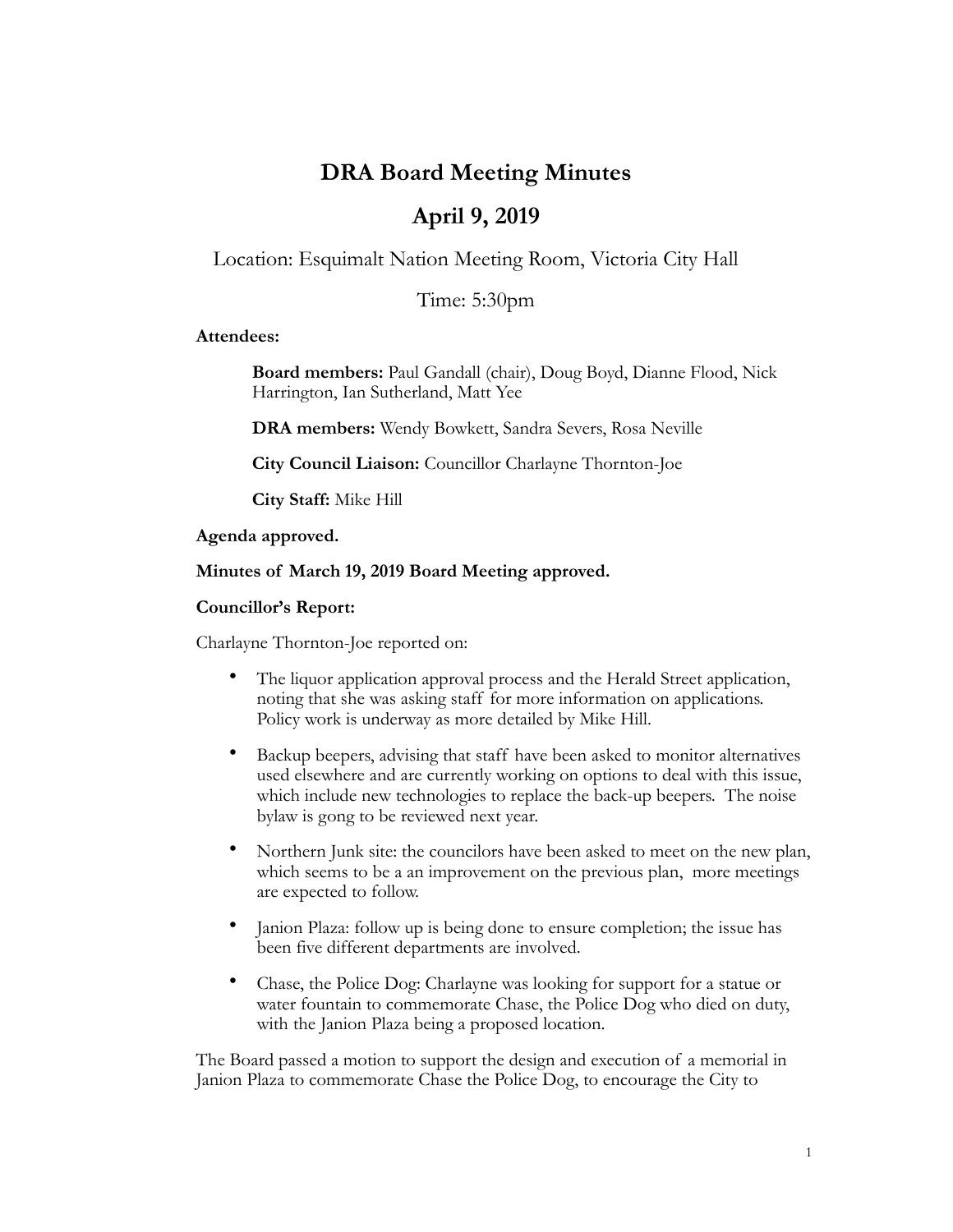develop a dog park in the Downtown Harris Green Neighbourhood, and to complete the Janion Plaza as has been designed and approved.

#### **City Liaison Report:**

Mike Hill provided the April Update (see "Downtown April 2019 Update.pdf"). Mike highlighted:

- the opportunity for a bike path walk with the City's Transportation Department staff, with the possibility for other neighbourhood walks with other city departments, such as By-law and Parks.
- the results of the social media survey of the neighbourhood associations, which indicated a wide range of usage and needs, and an inquiry by Fernwood Neighbourhood Association about next steps.
- A Neighbourhood Summit is being planned to look at the quality of life across the city, to try to ensure equity in access to amenities. Re-aligning the neighbourhood boundaries may be a part of the summit.
- the next Great Neighbourhood Grant intake will be in September.
- the Centennial Square refresh is on "pause".

#### **Presentations**

1) Liquor Licensing Process and CALUCs – Mike Hill made a presentation on the process and the City's role in that process.

Issues raised by Board members included:

- a desire for greater clarity and transparency of the City's real role and input into the approval process, that is, that while the Liquor Licensing Branch is the licensing authority, licenses are not typically issued if the local government does not support the application.
- Council's ability to recommend conditions be imposed should be made clearer.
- the notification to potentially affected neighbours is often too limited; 100 meters is not enough is many cases.
- The form of the notice is not clear what it is about "A Proposed Change to Liquor Licence" in large letters is recommended.
- The "real" owners and operators should be identified, especially if other locations are being operated so how they are being operated may be a consideration.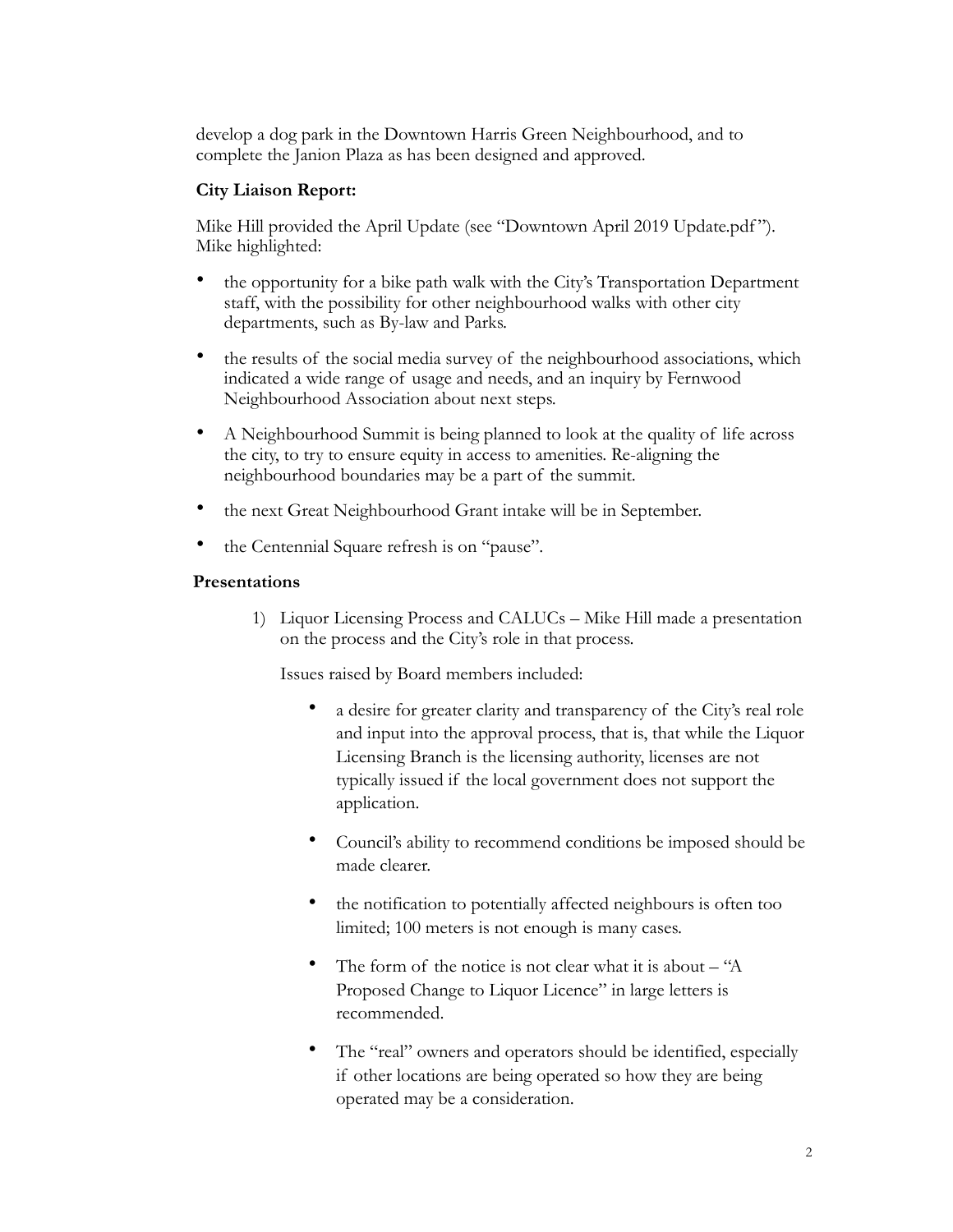- Awareness that once issued, hours and other conditions are only expanded, never subsequently limited, so a staged approach may be better.
- Guidelines by neighbourhood associations would be helpful to inform council.

2) Council's Participatory Budgeting Process – Mike Hill advised that this year's focus is on Youth, with 2020 being New Comers, and 2021 being Place Making. Grants would be made to the most viable projects of those submitted for consideration within the focus area. Matt advised he participated in last year's review process and felt the review process was valuable. Discussion included the challenge to get a youth representative on the DRA Board.

### **Business Arising from Minutes**

- 1) MGNG 2018 tabled
- 2) Truth and Reconciliation: Dianne advised that she would be meeting with two DRA members to discuss developing some proposals for the Board's consideration. Grant funding of \$3750 confirmed. Paul undertook to inquire of other VCAN members for their contact emails for their Truth and Reconciliation efforts, for possible co-ordination and/or sharing of information.
- 3) DRA February 2019 Meeting Minutes. The minute taker resigned before the minutes were submitted. Paul is going to produce an abbreviated version of these minutes.
- 4) Paid Recording Secretary: Sandra offered to take Board meeting minutes in the future.

### **New Business**

- 1) Communication/Membership Issues:
	- The Board passed a motion to set the annual fee for 2019 at a voluntary donation of \$10, payable in cash or by Paypal.
	- The setting of future fees and the review of the fee bylaws and any other related bylaws was referred to the Communications and Membership and Governance Committees for presentation to the Board for review and recommendations, by November, 2019.
	- Paul undertook to inquire of other VCAN members with respect to any their contacts for communication and membership, for sharing of information.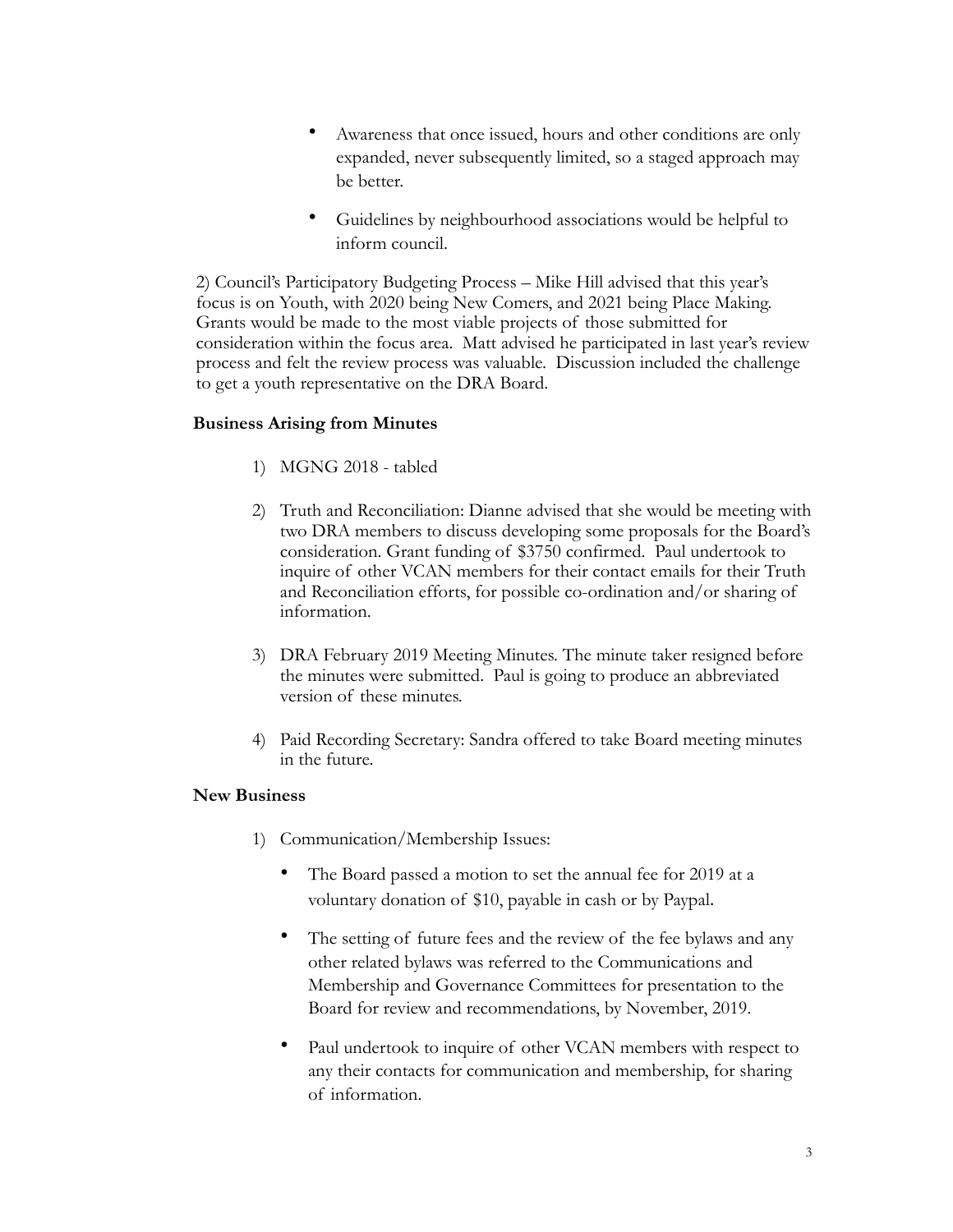- The Committee chairs were authorized to order new DRA posters.
- 2) DRA External Communications Policy referred to the Governance Committee and to be brought back to the Board.
- 3) Backup Beeper Noise Issue Wendy reported that residents who can fill out on-line forms for complaints with the Bylaw Services Department who can then investigate potential bylaw violations, or they can use the Connect Victoria mobile app – videos of the offender are a good way to prove the occurrence.
- 4) North Park NA Proposal for Greater Integration. Concerns were raised about the existing workload of the DRA, especially the LUC, and whether there is any capacity to take on greater integration. A joint Board meeting with North Park, possibly in July, is to be proposed, to give some consideration to possible opportunities.

#### **Questions on Standing Committee Reports**

1) **Land Use Committee (LUC):** Ian advised as the outcome of the Bonus Density Bylaw, with the net result of a loss of community amenities. Refer to file: "2019\_04 LUC Committee Updates for BM.doc"

#### **External Meeting Reports – none presented**

#### **Meeting adjourned at: 8:00**

**Date of next Meeting:** Next Board Meeting – May 14, 2019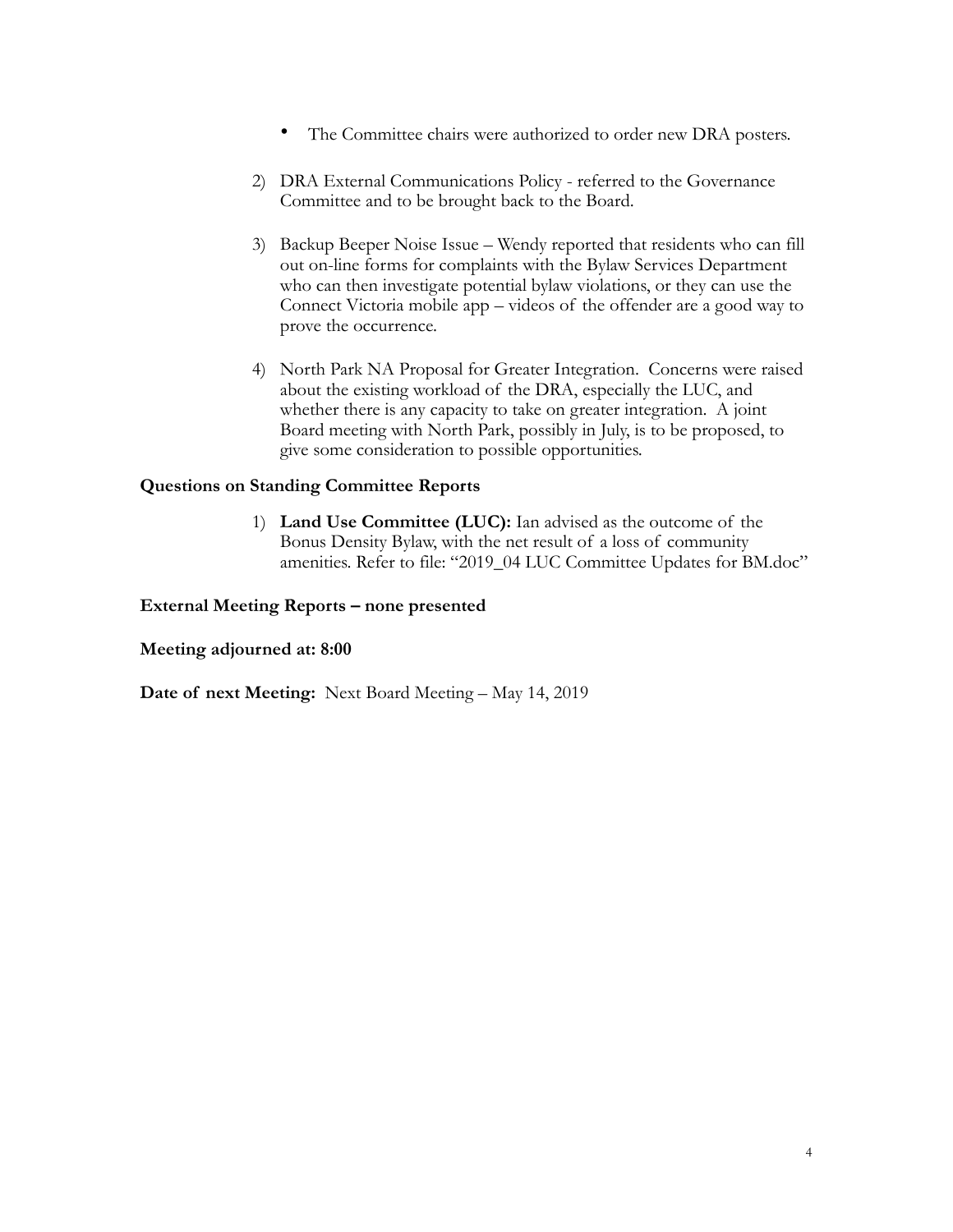

April 2019 Update **Downtown** 

# **In Your Neighbourhood**

# **City Strategic Plan**

On March 14, after a series of Council meetings, a community workshop and a public survey, Council approved their four year *Strategic Plan*. Please look at this document, as it has many objectives and actions of significance to residents.

# **Grants**

The Spring 2019 intake period for [Great Neighbourhood grants](https://www.victoria.ca/EN/main/residents/Neighbourhoods/my-great-neighbourhood-grant-program.html) is now open and will close on April 15. Last call to consider what you or your organization would like to do towards improving your neighbourhood!

# **Late Night Program Update**

Staff will be presenting a report updating Council on the City's Late Night Program on April 18. The report will outline activities since the last report in 2016 and describe some of the current issues and proposed actions. A municipal alcohol policy will be undertaken this year with input from downtown residents.

## **Inclusionary Housing and Amenities**

On April 4, Council received [a staff report](https://pub-victoria.escribemeetings.com/filestream.ashx?DocumentId=35798) providing an update to Council on the Inclusionary Housing and Community Amenity Policy and to seek direction on implementation.

### **Parking**

On April 4, Council received [a staff report](https://pub-victoria.escribemeetings.com/filestream.ashx?DocumentId=35712) relating to parking services. Council resolved to:

- Direct staff to bring forward amendments to the Streets and Traffic Bylaw to authorize charging fees for metered on-street parking on Sundays,
- Direct staff to update the Parking Rates Policy to reflect monthly rate increases, and
- Direst staff to implement a four hour time limit on Sundays and rates in 90 minute zones to be at \$2 per hour and \$1 per hour in other areas.

# **Party on the Block this Summer!**

Hosting a neighbourhood Block Party is a great way to spend a Saturday or Sunday afternoon having fun and getting to know your neighbours. It's easy. Just...

- 1. Reach out to the residents of your block a few months before to see if they are in. This is a great way to create a "Block Party Team" and make sure that everyone is okay with closing the block for a few hours.
- 2. Think about the types of things you would like to do and take a look at the permit form. Don't worry the permit is free. And we can help you with any concerns you have about the paperwork! victoria.ca/eventpermits
- 3. But wait, it gets even better! If this is your first Block Party, you can apply for a My Great Neighbourhood [Grant](https://www.victoria.ca/EN/main/residents/Neighbourhoods/my-great-neighbourhood-grant-program.html) of up to \$1,000 to help out with the festivities.

Have questions or need ideas? Feel free to reach out to us a[t neighbourhoods@victoria.ca.](mailto:neighbourhoods@victoria.ca)